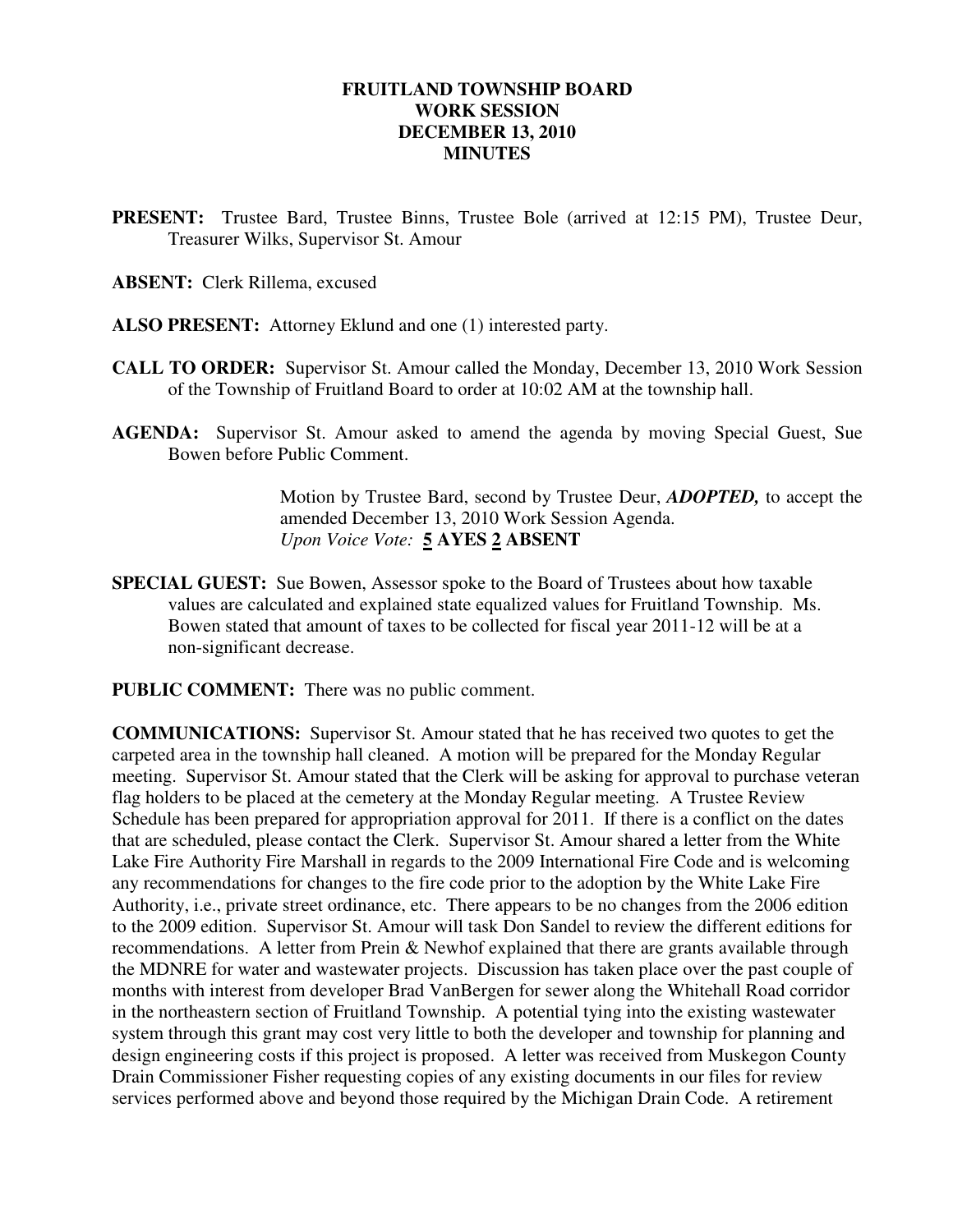## FRUITLAND TOWNSHIP DECEMBER 13, 2010 WORK SESSION MINUTES

celebration for Laketon Township Zoning Administrator Dick Grenell is planned for Friday, December 17, 2010 at the Laketon Township Hall from 2:00 PM – 4:00 PM. A copy of an M-live article regarding options for Michigan roads was distributed. Supervisor St. Amour received an email from Dave Wilson of Wilson Forestry regarding interest of the red pines in the parcel of Lakewood & Blank Road by Hydrolake, Inc. Trustee Deur asked Supervisor St. Amour to inquire if this firm is a reputable, reliable firm and if known by Jeff Auch. A letter was received by the State of Michigan Liquor Control Commission stating that if our township chooses to prohibit the sale of spirits, mixed spirit drink and/or beer and wine between the hours of 7:00 AM on Sunday and 2:00 AM on Monday, to pass a resolution or ordinance prohibiting such sales to the Liquor Control Commission before 5:00 PM on December 15, 2010. At this time, the Board of Trustees wishes to not take any action. West Michigan Strategic Alliance has sent their report for the last year and billing for membership. A motion will be prepared for the Monday Regular meeting. The Muskegon County Road Commission meeting is scheduled for Wednesday, December 15, 2010 at 10:00 AM with a retirement open house honoring Chairman Gary Conrad following from 11:00 AM – 1:00 PM. Documentation from the Frye Foundation for the Fred Meijer Berry Junction Rail Trail for grant dollars in the amount of \$75,000.00 needs signature by Supervisor St. Amour. Attorney Eklund reviewed the documents and has authorized for signature for a meeting scheduled later in the day.

> Motion by Trustee Deur, second by Trustee Bard, *ADOPTED*, to authorize the Supervisor to sign the Berry Junction Rail Trail Agreement for the Frye Foundation. *Upon Voice Vote:* **5 AYES, 2 ABSENT**

The request from the Parks and Recreation Commission for additional parking along Scenic Drive near Marcus Park resulted in Mark Timmer, MCRC Signage Supervisor, to review the signage currently located in the Marcus Park area and recommend future signage with additional parking where the old guard rail was located.

# **OLD BUSINESS:**

- 1. 5623 Murray Road Attorney Eklund stated that no information has been received on the appeal.
- 2. Ordinance Enforcement
	- *1490 W. Duck Lake Road –* Attorney Eklund stated that a court hearing has been set for December 22, 2010 for the ruling on the junk ordinance violation.
	- *3350 Bard Road Supervisor St. Amour stated that he has contacted Deputy Jake Ashker to* contact Mrs. Pyle that the boats were to be removed by November 1, 2010.
	- 4540 Weber Road Supervisor St. Amour stated that he has contacted Deputy Ashker to reticket Mrs. Ball for the junk ordinance violation. The first ticket was dropped due to other circumstances.

Trustee Deur inquired about the South Shore address near Lamos Road End. Supervisor St. Amour will speak with Zoning Administrator Don Sandel regarding the home occupation ordinance and report back*.*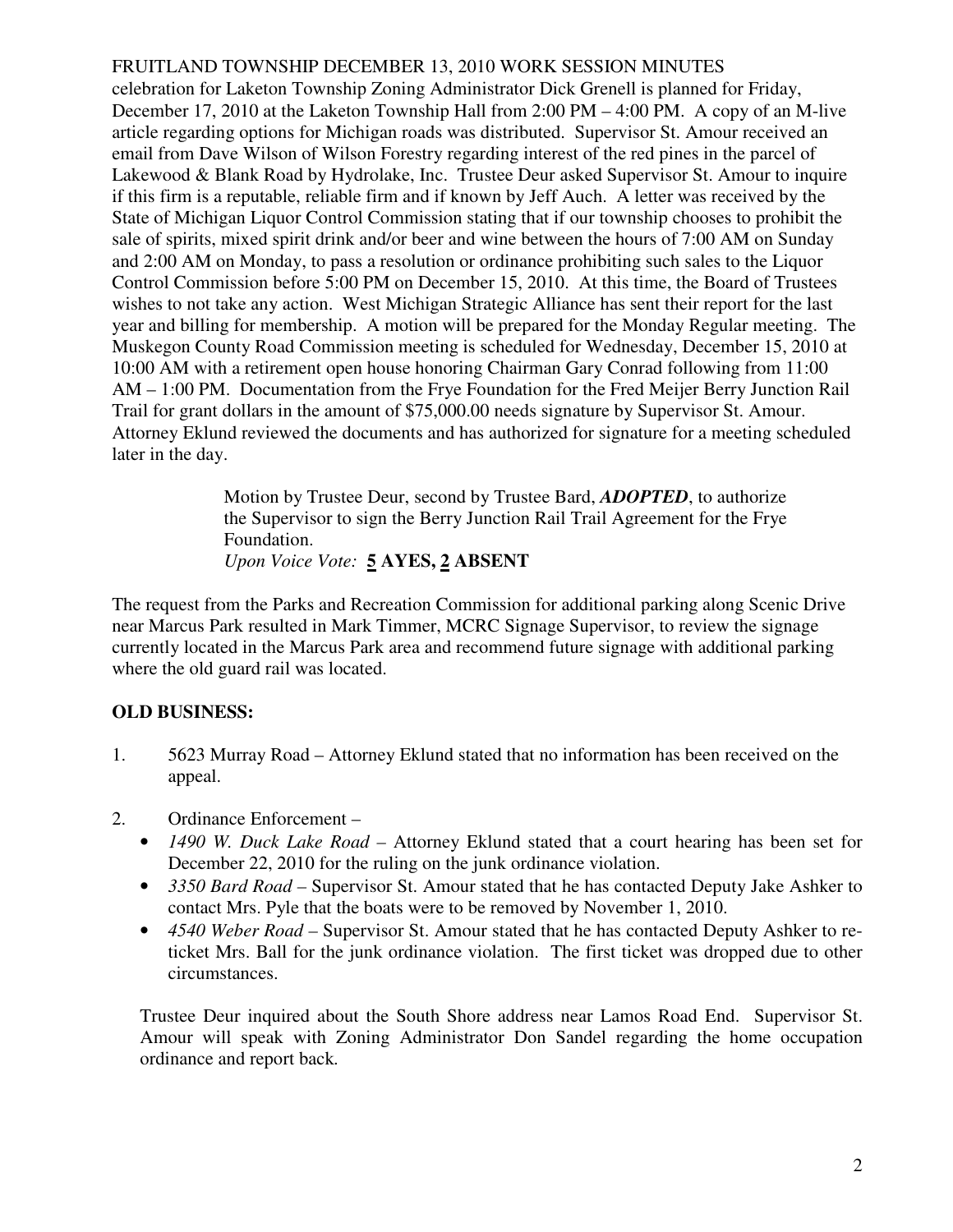#### FRUITLAND TOWNSHIP DECEMBER 13, 2010 WORK SESSION MINUTES

- 3. Sale of Township Land Supervisor St. Amour stated that he has postponed the tour of land until the weather is more favorable with the Land Conservancy.
- 4. Parks & Recreation Commission Trustee Binns stated that she and Trustee Deur will meet with two members of the Parks & Recreation Commission to discuss the additions/deletions on the Master Plan. The proposed additions/deletions will need to be authorized by the Parks & Recreation Commission prior to the Board of Trustee's approval. Trustee Binns stated that Chairman Duncan of the Parks & Recreation Commission stated his intent to resign from the Commission once the Master Plan is adopted.
- 5. Rental Property Ordinance Attorney Eklund was tasked to review the ordinance prepared by the Citizen's Advisory Residential Rental Committee and make any additions/deletions necessary for a potential adoption. Mr. Nagengast stated that the ordinance that was prepared he feels is the minimum required.

 Motion by Trustee Bard, second by Treasurer Wilks, *ADOPTED,* to suspend for a brief recess. *Upon Voice Vote:* **4 AYES, 2 ABSENT** 

 Motion by Trustee Bard, second by Trustee Deur, *ADOPTED,* to unsuspend from the recess. *Upon Voice Vote:* **4 AYES, 2 ABSENT** 

### **NEW BUSINESS:**

- 1. 2011-12 Proposed Budget Discussion Supervisor St. Amour provided the Board of Trustees with a budget discussion meeting schedule. Supervisor St. Amour spoke about all proposed Revenues/Appropriation figures proposed for fiscal year 2011-12 and reasoning for those figures. Included in the proposed budget are a 10% increase in computer software programs and 15% increase in health insurance. A 3% increase for all employees and elected officials in also included in the additional column for consideration. Other areas to consider would be increasing meeting pay from \$35.00/mtg to \$40.00/mtg.
- 2. Request for Books Building Department Supervisor St. Amour stated that the Clerk will be preparing a motion for the purchase of the 2009 International Fire Code and 2009 International Property Maintenance Code at the Monday Regular meeting.
- 3. Meritorious Conduct Supervisor St. Amour stated that the Clerk will be preparing a motion for meritorious conduct awarding employee Sally Dion with compensation time to be used by calendar year end 2011 at the Monday Regular meeting.
- 4. Cemetery Ordinance Supervisor St. Amour stated that the Clerk is requesting a language change to allow for veteran markers to be placed in all areas of the cemetery. The Clerk would also like the township to purchase veteran flag holders for all veteran gravesite currently not having one for easement of flag placement.